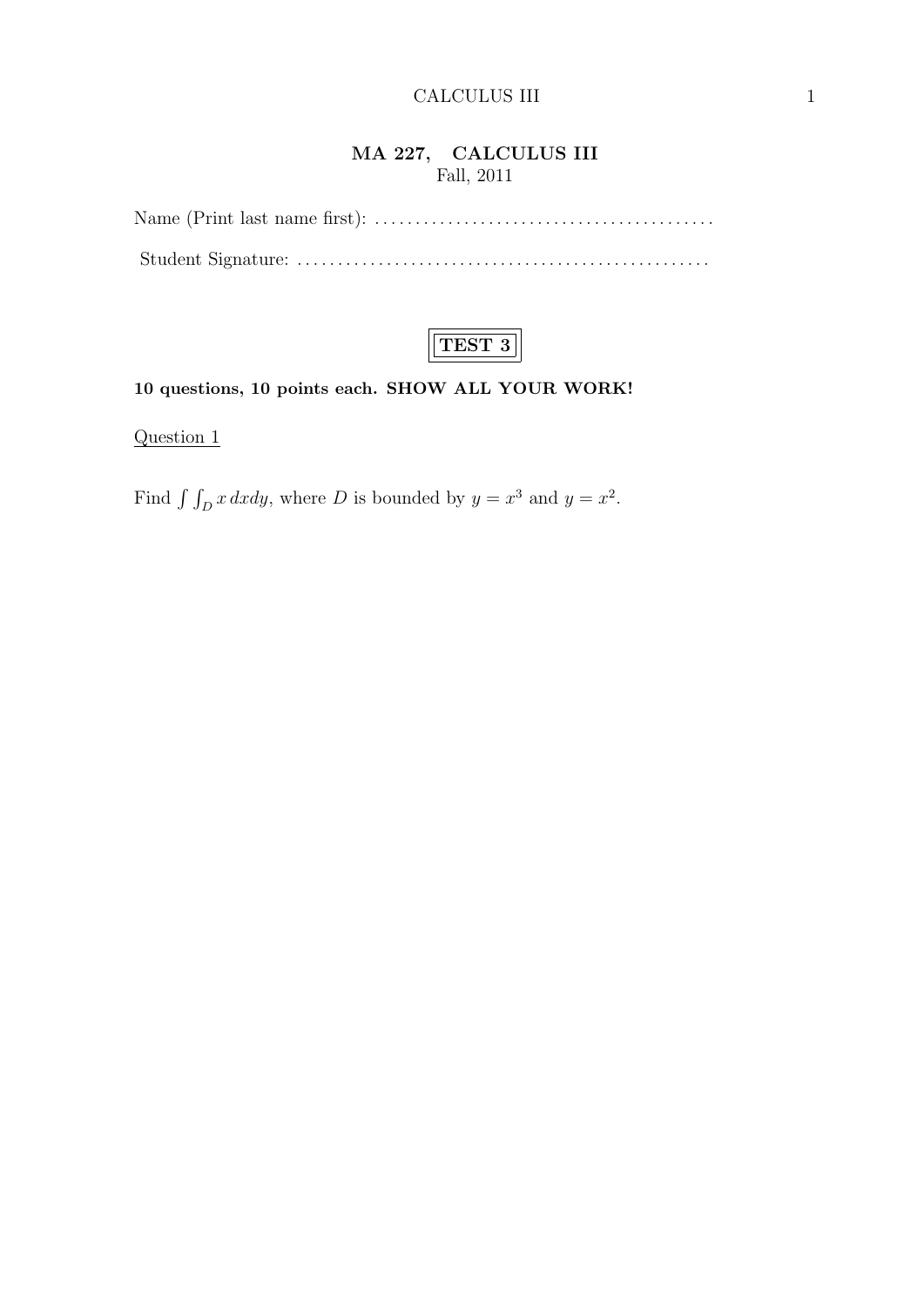Find the volume under the surface  $z = y$  and above the triangle in the xy plane with vertices  $(0, 0), (2, 0), (1, 1).$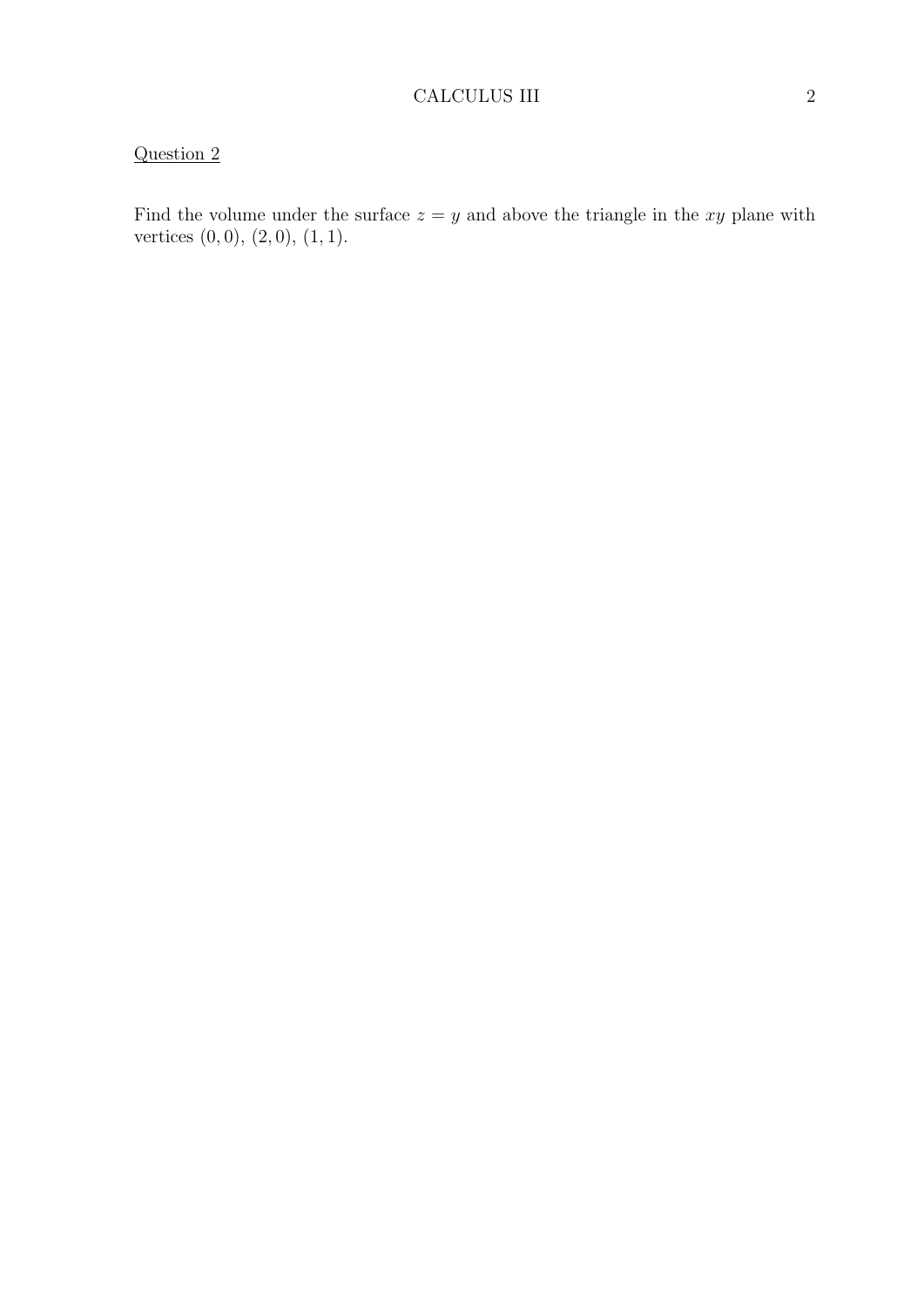## CALCULUS III 3

# Question 3

Sketch the region of integration and change the order of integration:

 $\int_0^1$ 0  $\int x^4$  $\mathbf{0}$  $f(x, y)dydx$ .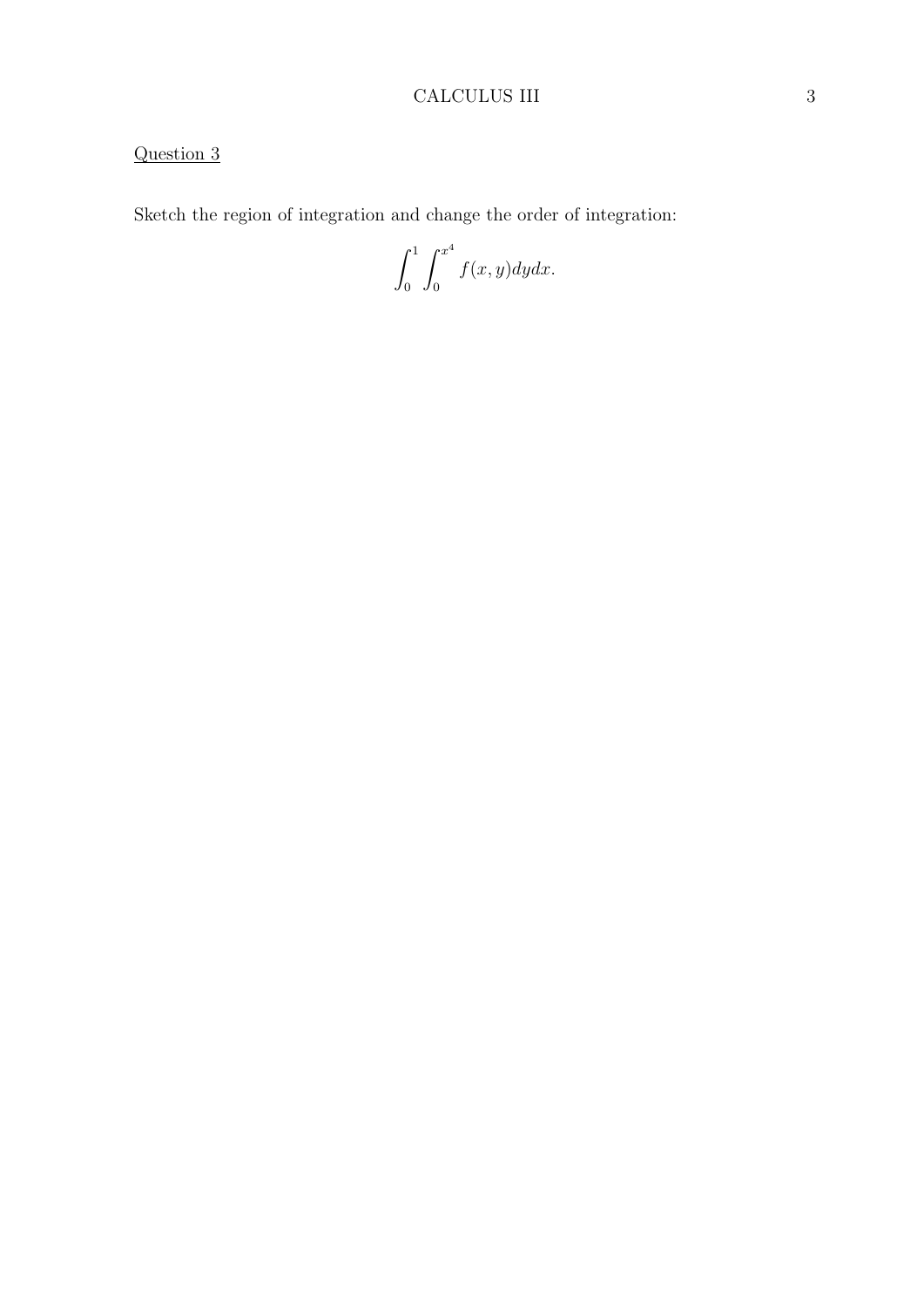Use polar coordinates to find the volume under the plane  $z = 2x - y + 6$  and above the half-disk  $x^2 + y^2 \le 4$ ,  $y \ge 0$  in xy plane.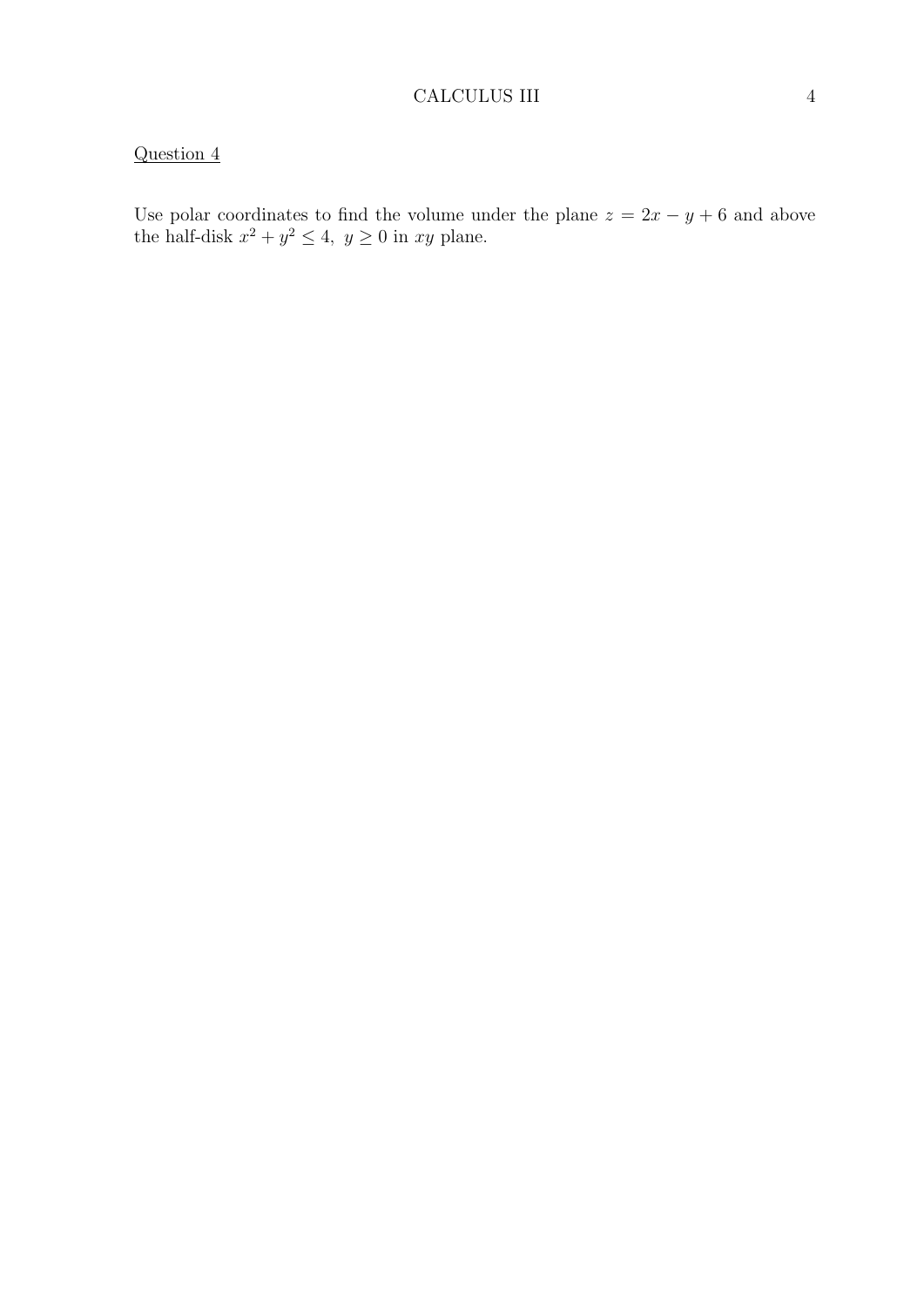## CALCULUS III 5

# Question 5

Find the mass of the lamina that occupies the region:

$$
D = \{(x, y) | x^2 + y^2 \le 1, x \le 0\}
$$

and has the density function given by  $\rho(x, y) = x^2 + y^2$ .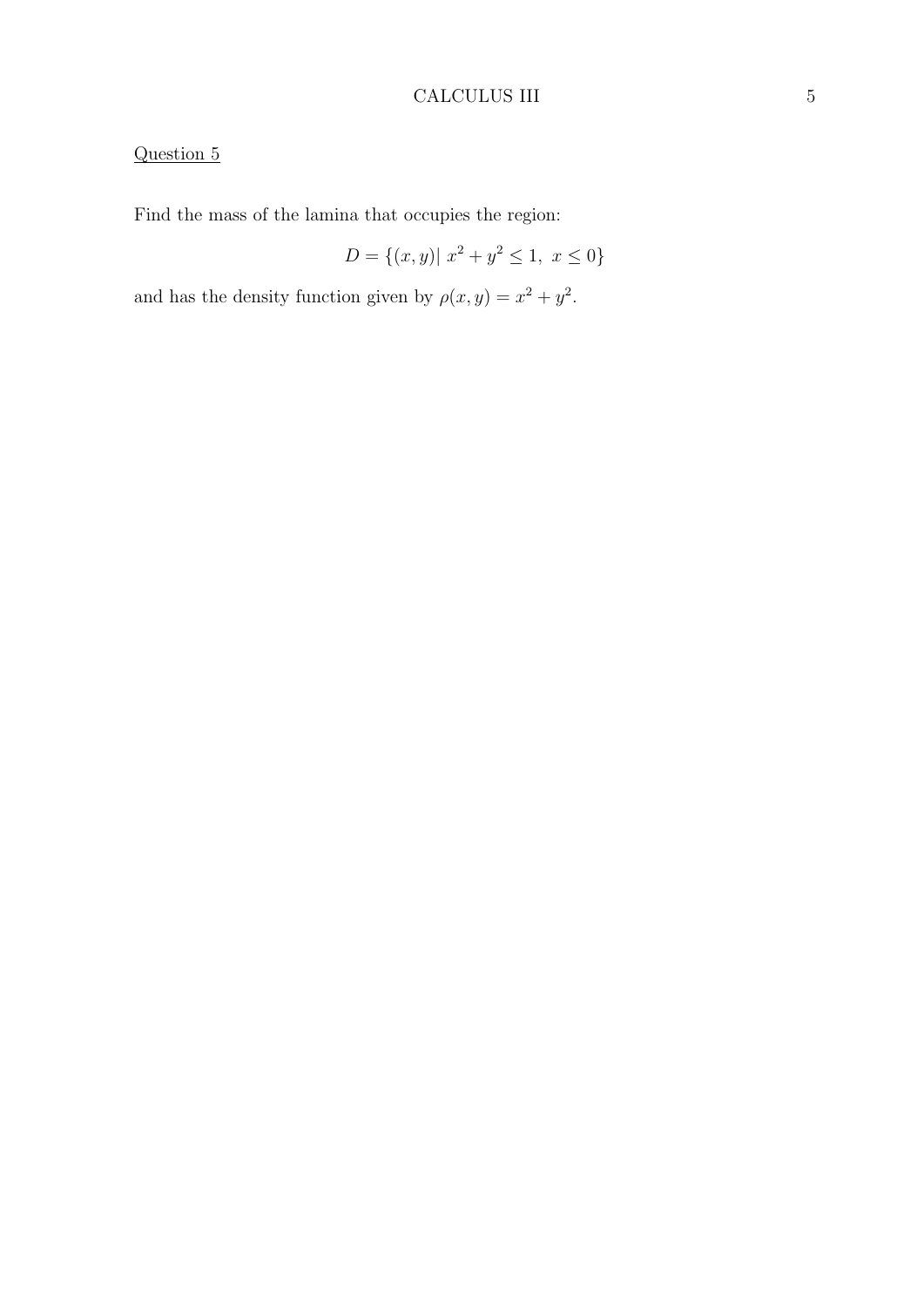Evaluate the iterated integral  $\int_0^1 dx \int_0^x dy \int_0^{xy} dz$ .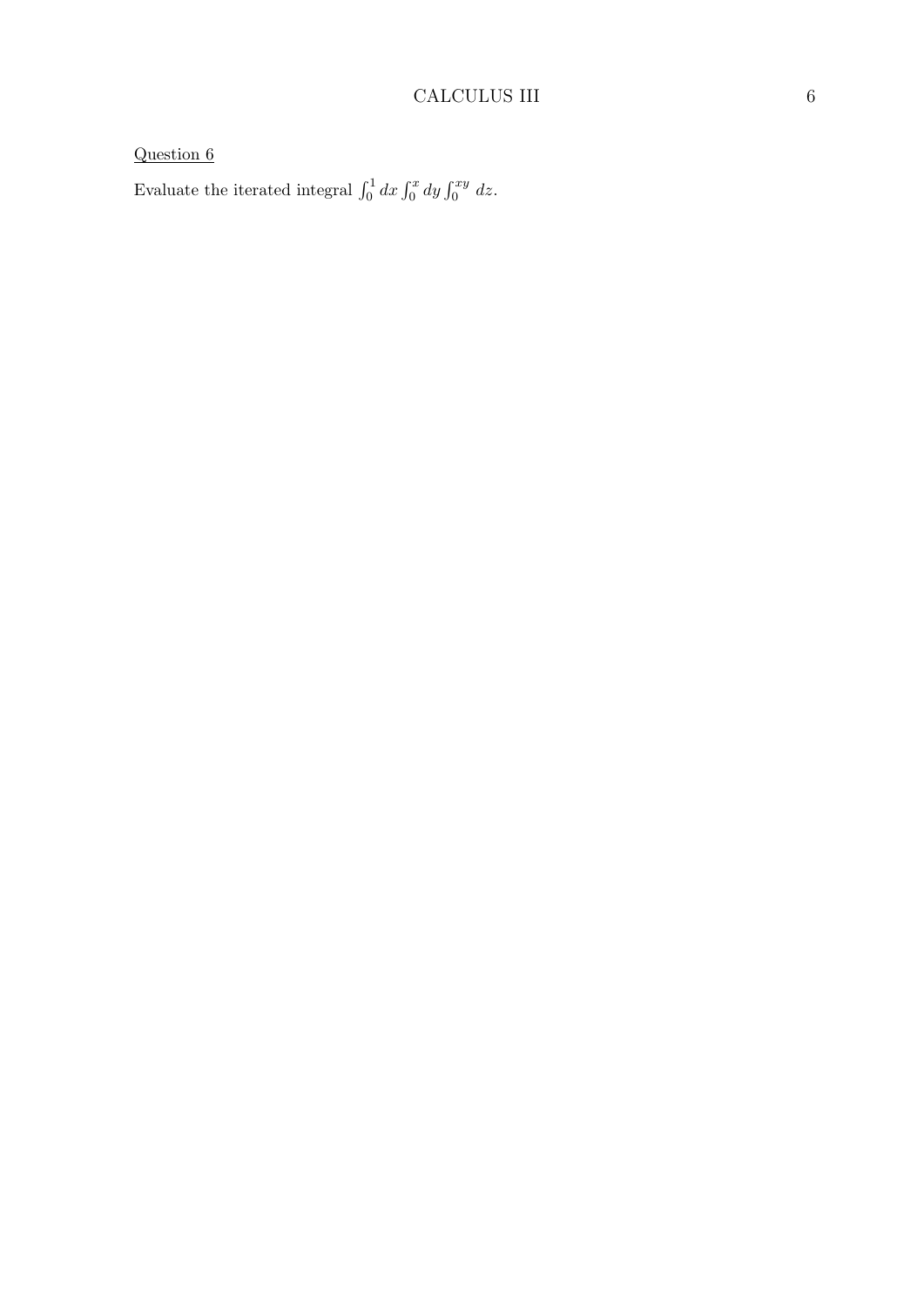Express the integral  $\int \int \int_E f(x, y, z)dV$  as an iterated integral, where E is the solid above the region  $D = \{(x, y) : y^2 \le x \le y\}$  in xy plane and below the plane  $z = x + y$ .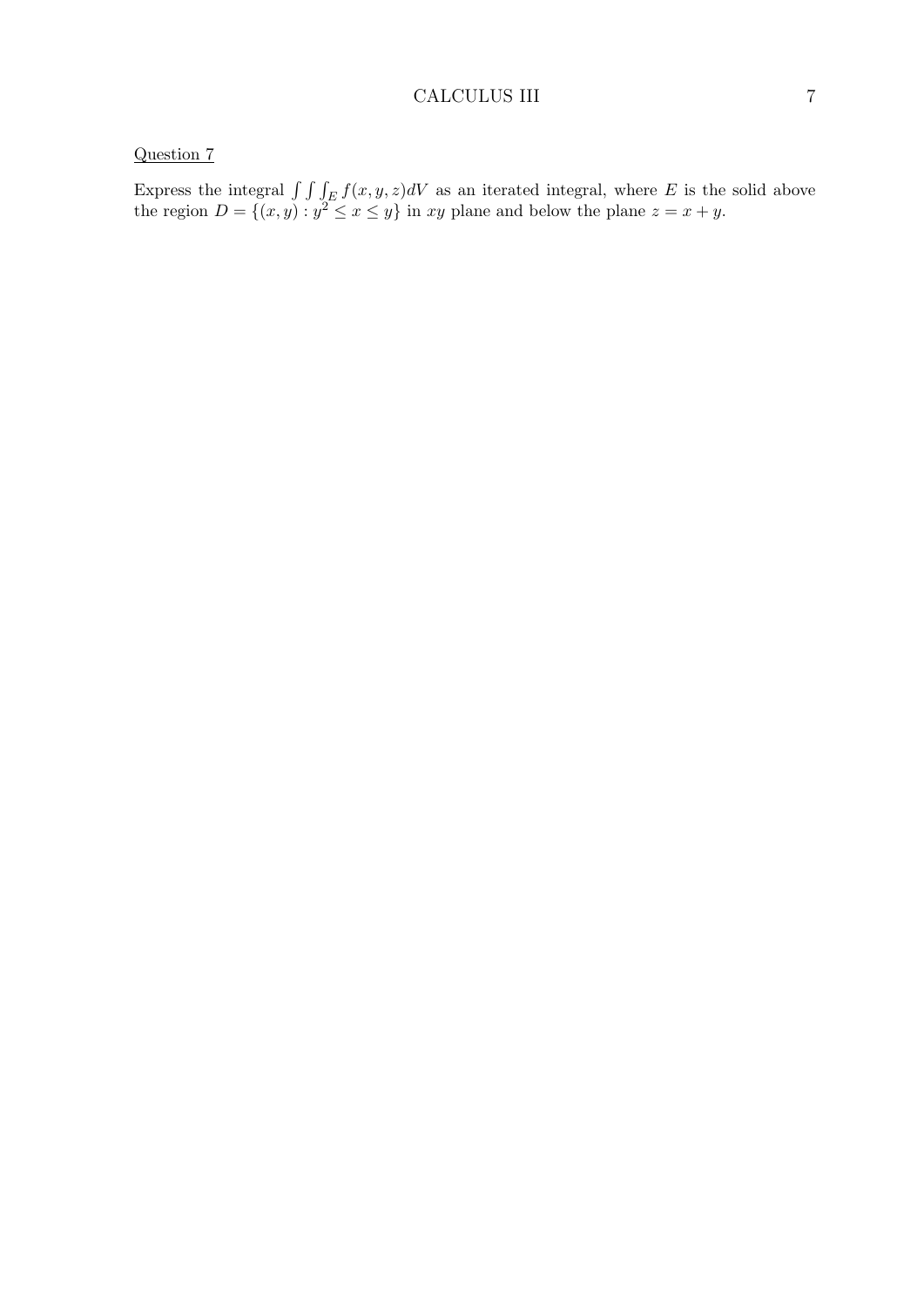Find  $\int \int_D (x - 2y) dx dy$ , where D is bounded by  $x + y = 0$ ,  $x + y = 4$ ,  $x - 2y = 1$ ,  $x - 2y = 2$ . Use change of variables  $u = x + y$ ,  $v = x - 2y$ .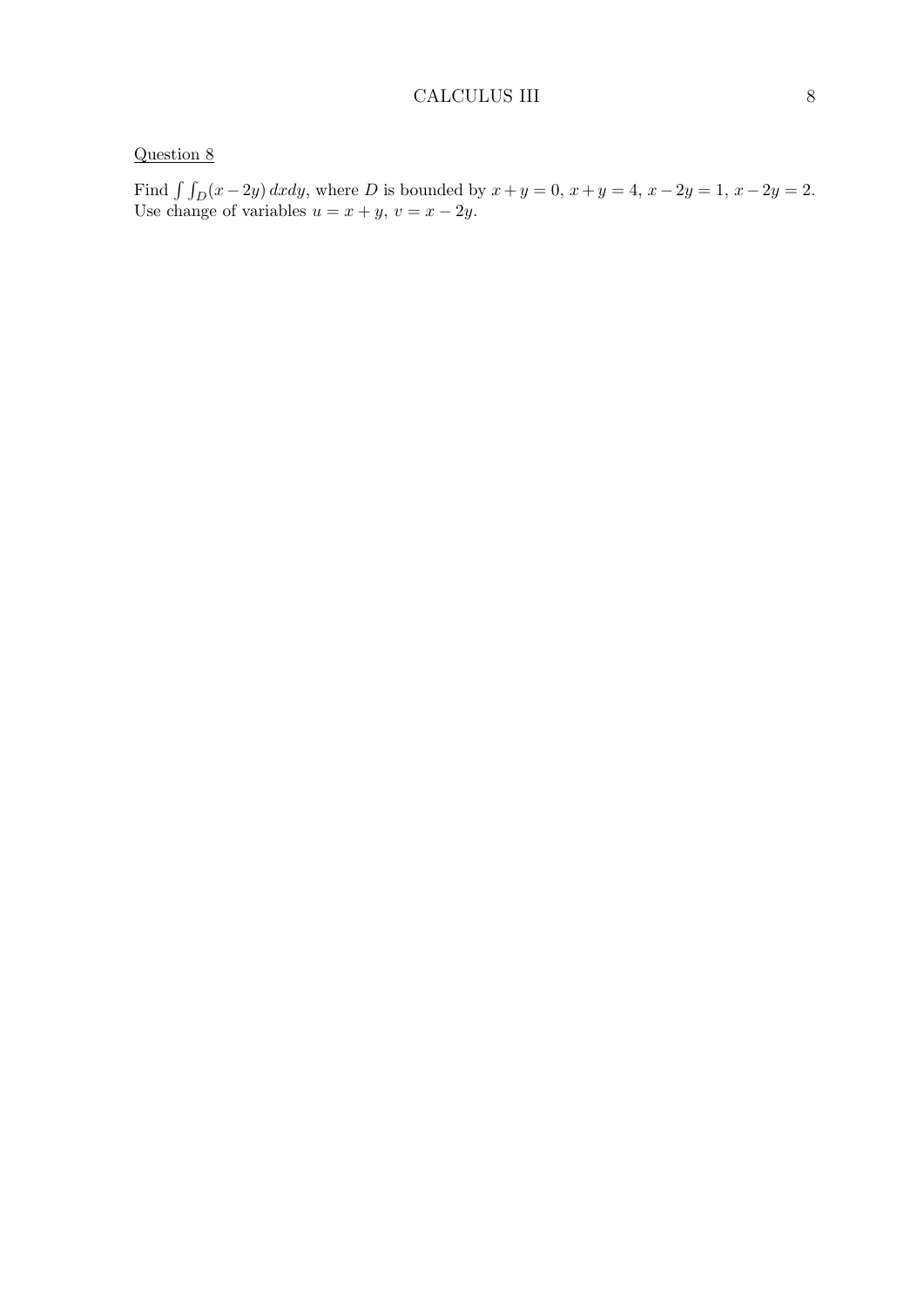#### CALCULUS III 9

## Question 9

For the integral  $\int \int_D f(x, y) dx dy$  consider the change of variables  $u = x^2y$ ,  $v = \frac{x^2}{y}$  $rac{x^2}{y}$ . Find inverse change of variables  $x = x(u, v)$ ,  $y = y(u, v)$  and calculate corresponding Jacobian. You DO NOT need to substitute it into integral.